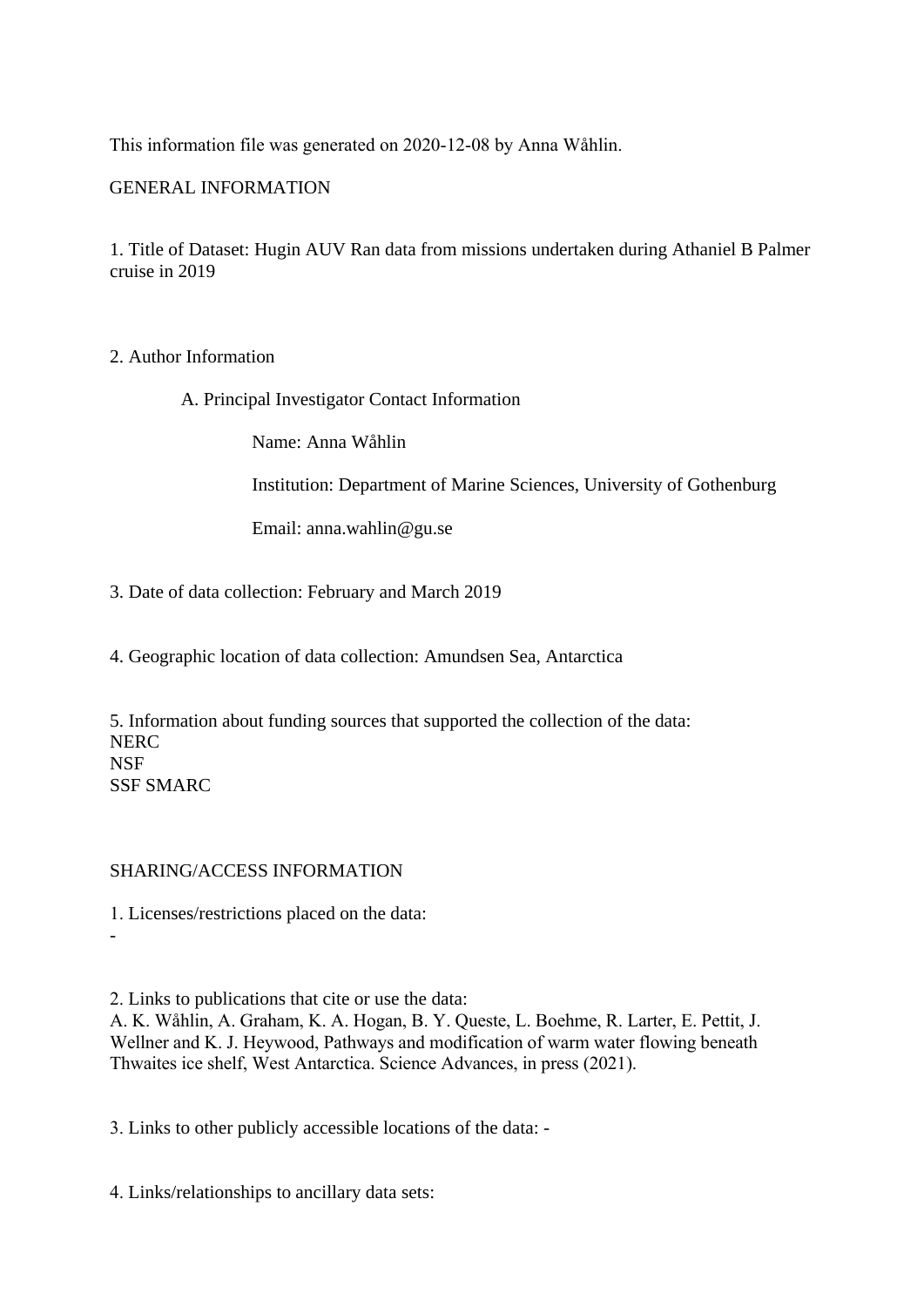# **CTD**

5. Was data derived from another source? yes/no no

6. Recommended citation for this dataset:

A. K. Wåhlin, A. Graham, K. A. Hogan, B. Y. Queste, L. Boehme, R. Larter, E. Pettit, J. Wellner and K. J. Heywood, Pathways and modification of warm water flowing beneath Thwaites ice shelf, West Antarctica. Science Advances, in press (2021).

DATA & FILE OVERVIEW

1. File List:

CTDO2\_NBP19\_02\_009.csv CTDO2\_NBP19\_02\_011.csv

NBP1902\_009\_SBE19.zip (raw data before merging of files) NBP1902\_011\_SBE19.zip (raw data before merging of files)

2. Relationship between files, if important: Each file contains data from one AUV mission during the cruise

CTDO2\_NBP19\_02\_\*\*\*.csv contains the post-cruise calibrated and 1-s binned data with data before pump was switched on removed

NBP1902\_\*\*\*\_SBE19.zip contains all the raw files as they come out of the Hugin AUV, before merging the files and before binning the data

3. Additional related data collected that was not included in the current data package:

Coming: CTD, bathy

4. Are there multiple versions of the dataset? No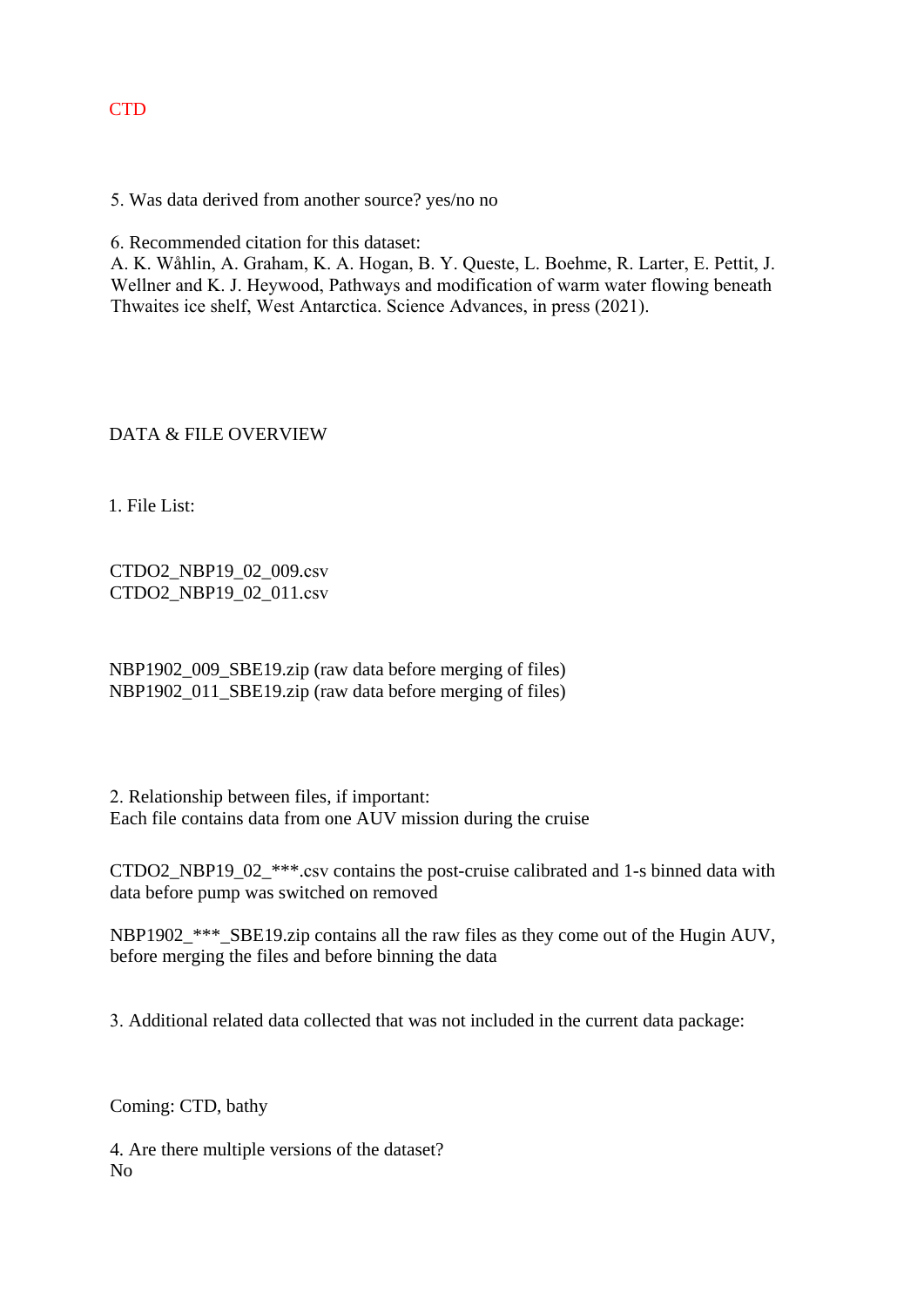## METHODOLOGICAL INFORMATION

1. Description of methods used for collection/generation of data:

The autonomous underwater vehicle 'Ran' is a Kongsberg Hugin AUV depth-rated to 3000 m. It is equipped with a Honeywell Hg9900 inertial navigation unit, aided with Nortek 500 kHz upward- and downward-looking doppler velocity loggers (DVL). Navigation was also aided by deploying several underwater transponders (UTP, cNode maxi) at the sea floor. Using the DVL and UTP the maximum navigation error is  $\leq$  0.08% of distance travelled, or 2 meters<sup>37</sup>. The AUV was equipped with two SeaBird SBE19plus V2 systems for conductivity, temperature and depth (CTD) and two SeaBird SBE43 sensors for dissolved oxygen. The resolution of the sensors for temperature and conductivity is  $0.0001$  °C and  $0.00005$  S/m (equivalent to  $0.00067$ g/kg). The sensors were calibrated in July and August 2018, and against the ship CTD by colocating CTD casts with the AUV missions during the cruise<sup>38</sup>. The dissolved oxygen sensor has an initial accuracy of 2% of saturation (0.16 ml/l) but a higher accuracy was obtained by calibration against the ship CTD.

2. Methods for processing the data: Bin averaged the data to every second (raw data is at 4 Hz) Loop filtered staggered 5 s

3. Instrument- or software-specific information needed to interpret the data:

4. Standards and calibration information, if appropriate:

Calibration:

A Seabird 911 CTD with dual sensor systems for conductivity, temperature, and dissolved oxygen (SBE43) was used to get depth profiles of salinity, temperature and dissolved oxygen. Standard SeaBird Software Version Seasave V 7.26.1.8 was used for data collection and conductivity cell thermal mass correction (manufacturer recommended values were used: thermal anomaly amplitude,  $\alpha=0.03$ , thermal anomaly time constant  $1/\beta=7.0$ ). Salinometry measurements were made from water samples in order to calibrate the primary and secondary conductivity sensors on the CTD rosette.

After intercomparison of the Hugin data and the post-cruise calibrated CTD data the Hugin raw data was shifted:

Dissolved oxygen (SBE43 snr 43-2637): -0.01 ml/l

Conservative temperature 1 (SBE5T snr 05-9444): 0 °C

Conservative temperature 1 (SBE5T snr 05-9443): 0 °C

Absolute salinity 1 (SBE19 snr 19-7880) = 0.029;